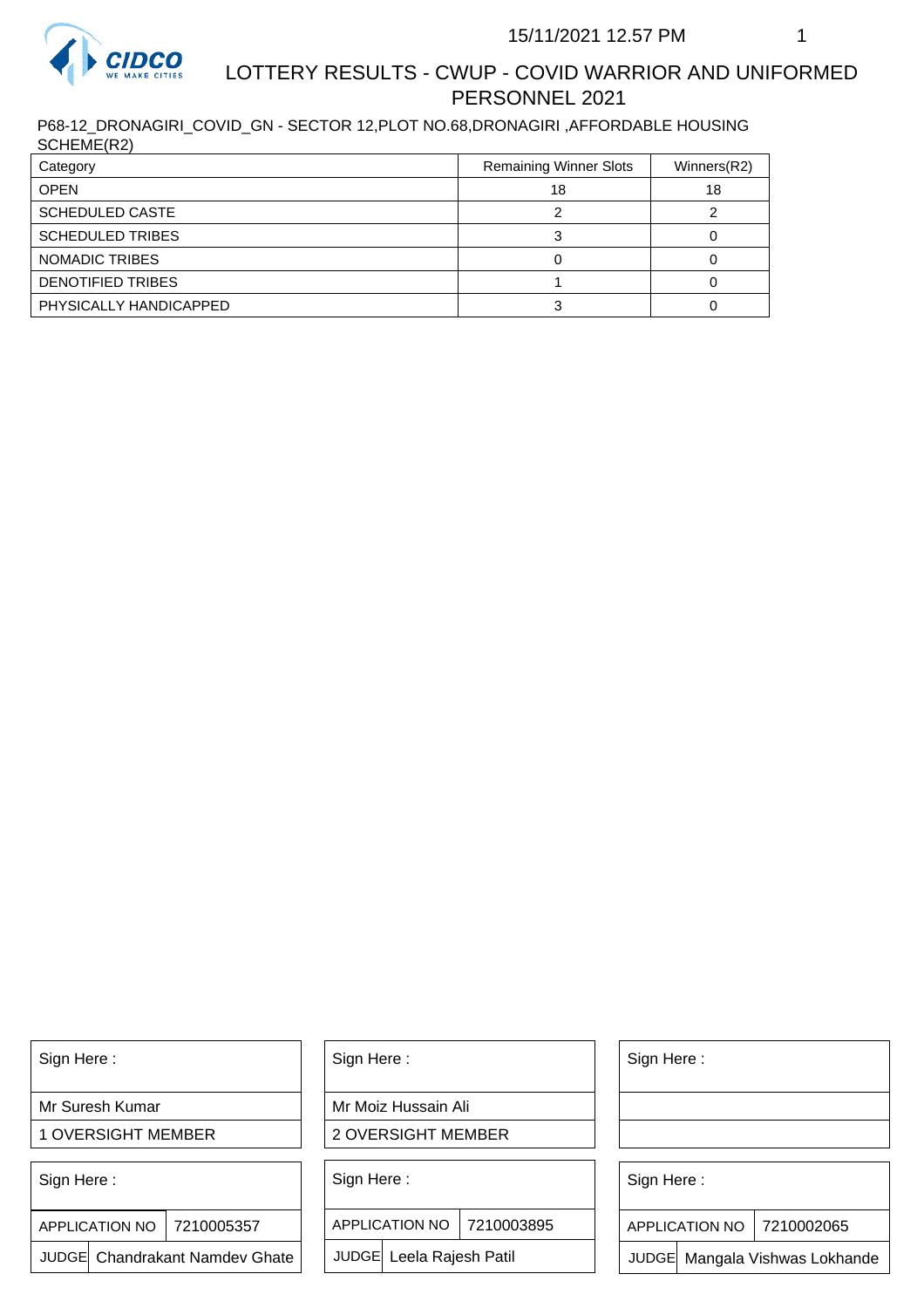

 LOTTERY RESULTS - CWUP - COVID WARRIOR AND UNIFORMED PERSONNEL 2021

Scheme: P68-12\_DRONAGIRI\_COVID\_GN - SECTOR 12,PLOT NO.68,DRONAGIRI ,AFFORDABLE HOUSING SCHEME

Category - OPEN - OPEN

## Winner List

| <b>Priority No</b> | Application<br>Number | <b>Applicant Name</b>                                             | Flat*<br>Bd, Wg, Fl, Ft (Rnd) |
|--------------------|-----------------------|-------------------------------------------------------------------|-------------------------------|
| 1                  | 7210004237            | Mrs Trupti Yogesh Ghadi                                           | $L04, -2, 6(R2)$              |
| $\overline{c}$     | 7210008481            | Mr Rajendra Dnyandeo<br>Deshmukh                                  | $L04, -, 5, 2(R2)$            |
| 3                  | 7210004416            | Mr Mukesh<br><b>Bibhishan</b><br>Londhe                           | $L02, -1, 5(R2)$              |
| 4                  | 7210008146            | Mr Rajendra Dinkar Shelar                                         | $L04, -, 6, 1(R2)$            |
| 5                  | 7210008819            | Mr Pravin Bhagwan Gaikar                                          | $L01, -2, 1(R2)$              |
| 6                  | 7210009142            | Mrs Saroj Ghanasham<br>Kole                                       | $L01, -2, 3(R2)$              |
| 7                  | 7210005718            | Mrs Rupali Ramchandra<br>Sawant                                   | L02, -, 13, 2(R2)             |
| 8                  | 7210005966            | Mr Prabhakar Shridhar $\vert_{\text{L01, -, 11, 1(R2)}}$<br>Joshi |                               |
| 9                  | 7210006316            | Rajesh<br>Mr<br>Shivram<br>Mandavkar                              | $L01, -, 6, 3(R2)$            |
| 10                 | 7210003351            | Mr Nitin Hanumantrao<br>Dhumal                                    | $L01, -2, 2(R2)$              |
| 11                 | 7210005241            | Mrs Sheetal Ganesh Nair                                           | $L04, -, 1, 3(R2)$            |
| 12                 | 7210002325            | Mrs Priyanka Kiran More                                           | $ L03, -, 12, 4(R2) $         |
| 13                 | 7210000625            | Mr Sopan Dinkar Bansode                                           | $L01, -3, 1(R2)$              |
| 14                 | 7210002650            | Mr Rupesh Tanaji Kasurde L01, -, 13, 5(R2)                        |                               |
| 15                 | 7210004187            | Mrs Rajeshree Kharat                                              | $L02, -, 2, 4(R2)$            |
| 16                 | 7210005621            | Mrs Jyoti Sandeep Shinde                                          | $L03, -, 4, 1(R2)$            |
| 17                 | 7210002578            | Mrs Janvi Pankaj Palav                                            | $L02, -, 5, 5(R2)$            |
| 18                 | 7210006724            | Mr Suryakant Gulabrao<br>Shirke                                   | $\vert$ L01, -, 10, 3(R2)     |